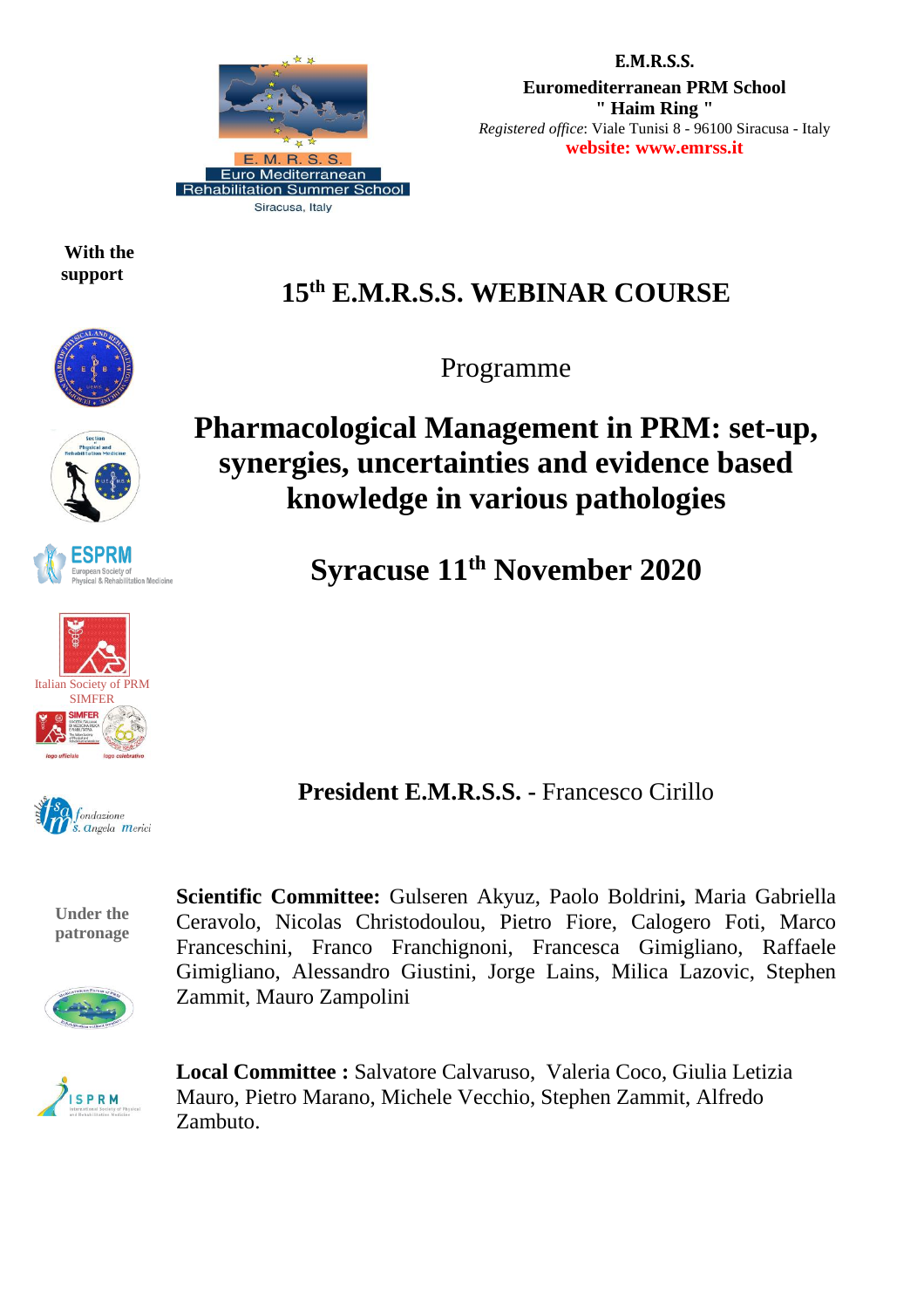

## **E.M.R.S.S. Euromediterranean PRM School " Haim Ring "** *Registered office*: Viale Tunisi 8 - 96100 Siracusa - Italy **website: www.emrss.it**

 **With the support**

# **Wednesday, November 11th, 2020 h. 15:30 - 20:40**



**15:30** Welcome from main sponsor of EMRSS: P. Fiore SIMFER President - Christodoulou N. ESPRM President - Ceravolo M.G.- Board UEMS President - Zampolini M. Section PRM UEMS President - M. Lazovic MFPRM- President.

| <b>Physical and</b>                            | 15:55 | Presentation of the EMRSS – F. Cirillo                                                                                               |
|------------------------------------------------|-------|--------------------------------------------------------------------------------------------------------------------------------------|
|                                                |       | Direction by Chairperson: P. Boldrini                                                                                                |
|                                                | 16:00 | Parkinson disease: managing its pharmacological treatment -<br>M. G. Ceravolo                                                        |
|                                                | 16:20 | Movement disorders (dystonia, chorea, etc): managing their<br>pharmacological treatment - M. Marano                                  |
| <b>Italian Society of PRM</b><br><b>SIMFER</b> | 16:40 | Multiple Sclerosis: managing its pharmacological treatment -<br>S. Marino                                                            |
| $ondazione$<br><i><b>Angela Merici</b></i>     | 17:00 | Traumatic brain injury: managing its pharmacological<br>$treatment - M. Zampolini$                                                   |
|                                                | 17:20 | Interventional treatment for neurological problems (injections<br>for spasticity, nerve blocks, soft tissue injections) - L. Ozcakar |
| <b>Under the</b><br>patronage                  | 17:40 | Spasticity (after stroke, spinal cord injuries, head trauma):<br>managing the pharmacological treatment - M. Vecchio                 |
|                                                | 18:00 | Neurological bladder: managing the pharmacological<br>$treatment - S. Carda$                                                         |
|                                                | 18:20 | Pain: how to manage the pharmacological treatment $-$<br>R. Casale                                                                   |
|                                                |       |                                                                                                                                      |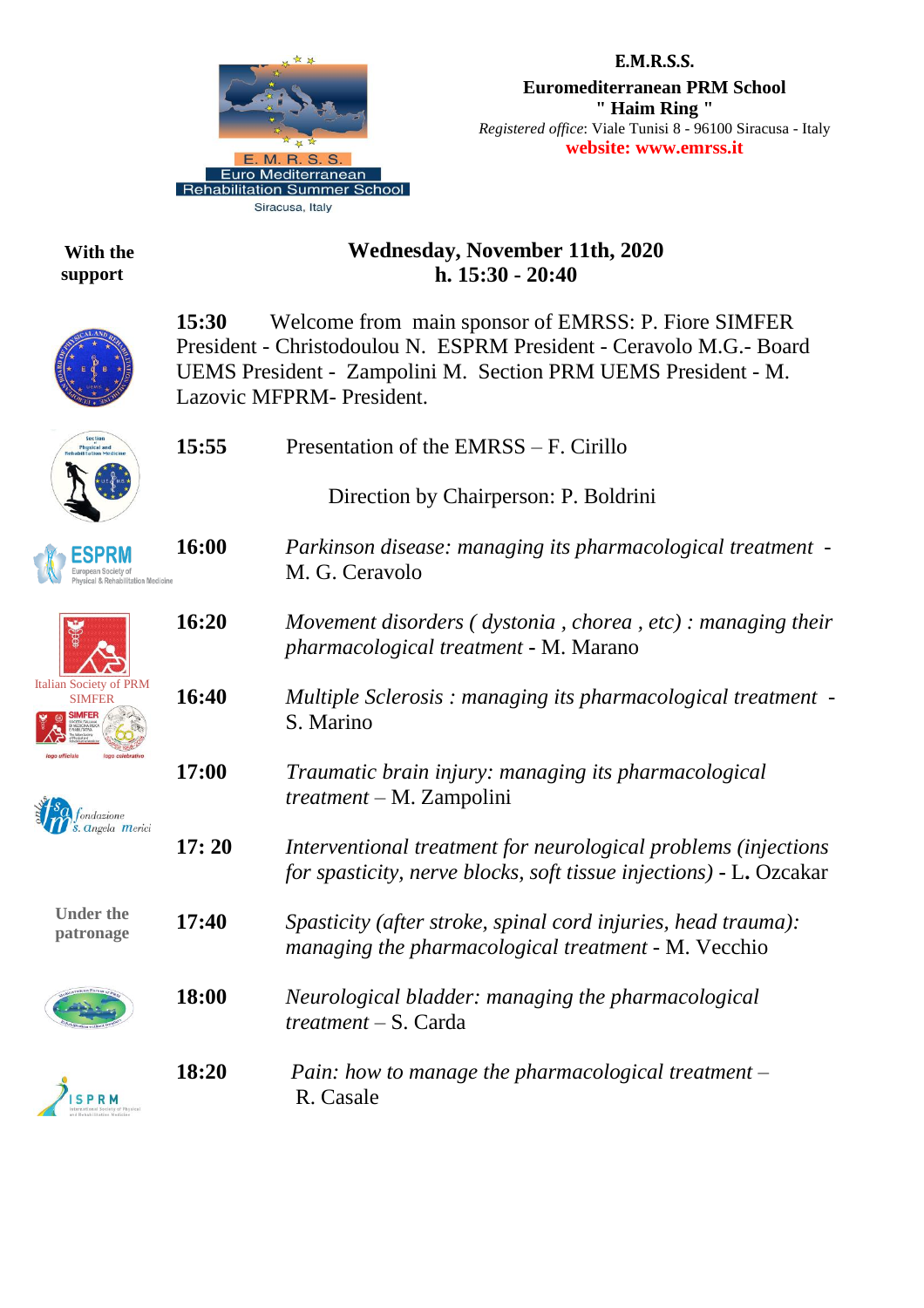

### **E.M.R.S.S.**

**Euromediterranean PRM School " Haim Ring "** *Registered office*: Viale Tunisi 8 - 96100 Siracusa - Italy **website: www.emrss.it**

## **With the support**









| 18:40 | Degenerative and inflammatory joint diseases: managing<br>their pharmacological treatment $-G.$ Akyuz                                                      |
|-------|------------------------------------------------------------------------------------------------------------------------------------------------------------|
| 19:00 | Interventional treatment for rheumatic/degenerative diseases<br>(intra- and peri-articular injections, regenerative<br><i>interventions</i> ) - L. Ozcakar |
| 19:20 | Stroke : managing the pharmacological treatment $-J$ . Treger                                                                                              |
| 19:40 | Osteoporosis: managing the pharmacological treatment -<br>F. Gimigliano                                                                                    |
| 20:00 | Managing co-morbidities in a rehabilitation setting-a clinical<br>pharmacist's perspective- S. Zammit, M. Gauci, I. Mifsud                                 |
| 20:20 | Fibromyalgia: managing the pharmacological treatment. C. Foti                                                                                              |
| 20:40 | End of Webinar                                                                                                                                             |



**Under the patronage** Contact: Eliana Cirillo [elianacirillo@virgilio.it](mailto:elianacirillo@virgilio.it) Any further information will be published on the website [www.emrss.it](http://www.emrss.it/)



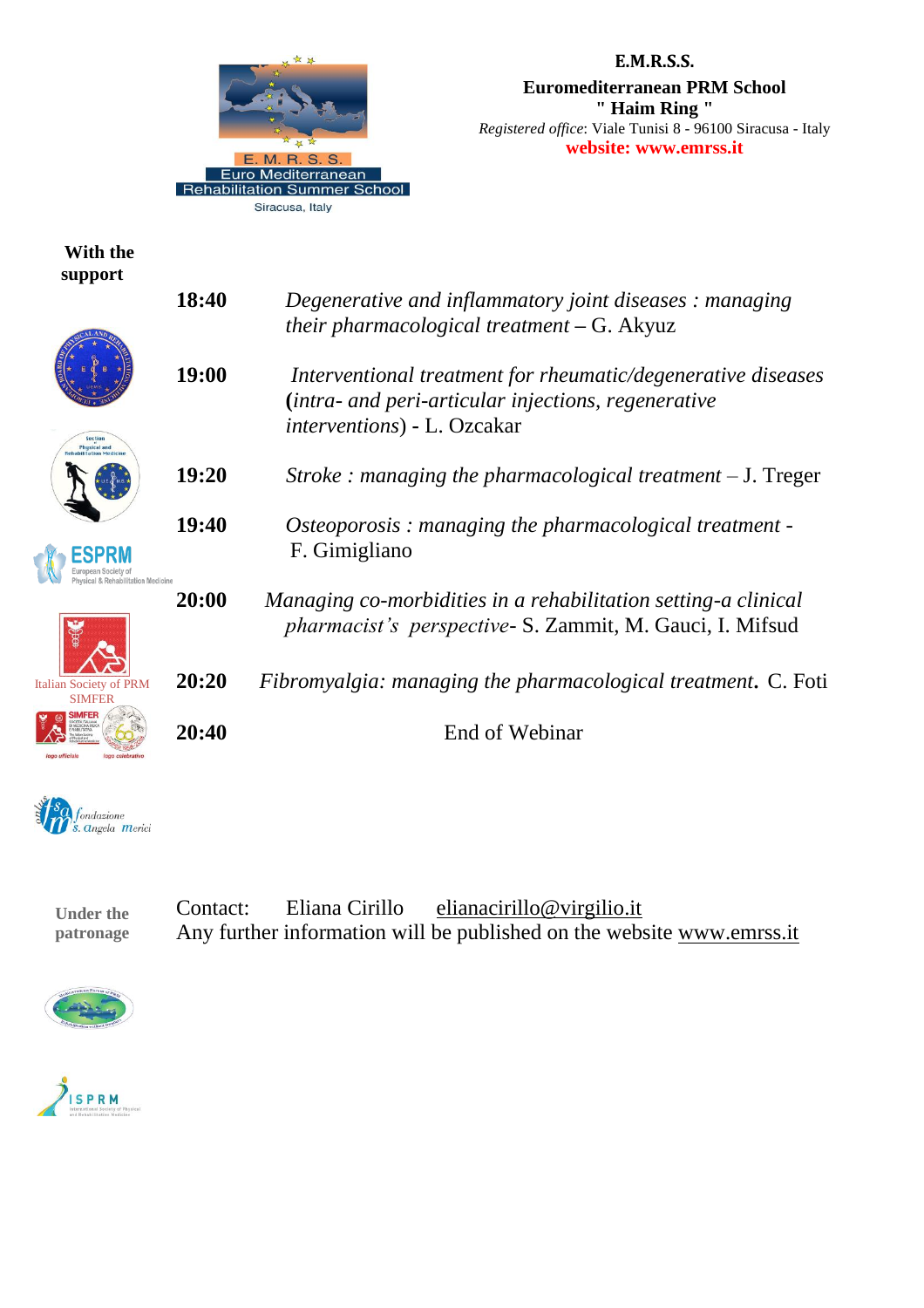

Siracusa, Italy

Zingonia di Ciserano (Bergamo) - Italy

**Cirillo F**. **-** EMRSS President- Siracusa- Italy

Rehabilitation Medicine - Bari University - Italy

Tor Vergata – Secretary MFPRM - Roma - Italy

**FACULTY**

Istanbul – Turkey

Medicine (ESPRM)

**Euromediterranean PRM School " Haim Ring "**

*Registered office*: Viale Tunisi 8 - 96100 Siracusa - Italy **website: www.emrss.it**

**Akyuz G.\* -** Mediterranean Forum PRM President – Professor Marmara University -

**Carda S. \* -**Neuropsychology and Neurorehabilitation Service, Department of Clinical

**Fiore P. -** Italian Society of PRM President - Professor and Chair of Physical and

**Foti C. -** Full Professor and Chair of Physical and Rehabilitation Medicine, University of

**Gimigliano F**.- ISPRM Secretary - Associate Professor of Physical and Rehabilitation

**Marino S. -** M.D. Neurology - Neurological Lesions Center "Bonino Pulejo" IRCCS –

**Özçakar L \***- Full Professor, Hacettepe University Medical School - Department of

**Vecchio M. -** Associate Professor of Physical and Rehabilitation Medicine - University

**Zammit S.**\*- Head of Rehabilitation Hospital Karin Grech - Member of the

**Zampolini M.** - Section PRM -UEMS President - Director of Rehabilitation

**Marano M. -** Unit of Neurology, neurophysiology and neurobiology, Deparment of

**Mifsud I. \* -** Clinical Pharmacist Rehabilitation Hospital Karin Grech - Malta

**Treger J**. \* M.D., PhD, MHA Head, Department of Rehabilitation Soroka Medical

**Casale R.** - Scientific Director, Habilita, Care & Research Rehabilitation Hospitals.

**Boldrini P.-**Secretary General - European Society of Physical and Rehabilitation

Neurosciences, Lausanne University Hospital (CHUV), Lausanne, Switzerland.

**Ceravolo M.G.**- Board UEMS President - Professor and Chair of Physical and

**Gauci M. \*** Clinical Pharmacist Rehabilitation Hospital Karin Grech - Malta

Medicine, University of Campania "Luigi Vanvitelli"- Napoli- Italy

Medicine, University Campus Bio-Medico of Rome - Roma - Italy

Physical and Rehabilitation Medicine, Ankara - Turkey

Department AUSL 2 Umbria – Foligno (Perugia) - Italy

Mediterranean Forum PRM- La Valletta - Malta

Rehabilitation Medicine - University of Marche, Ancona - Italy

 **With the support**











**Under the patronage**



(\*Foreign Teachers)

University Center - Israel

Messina - Italy

of Catania- Italy